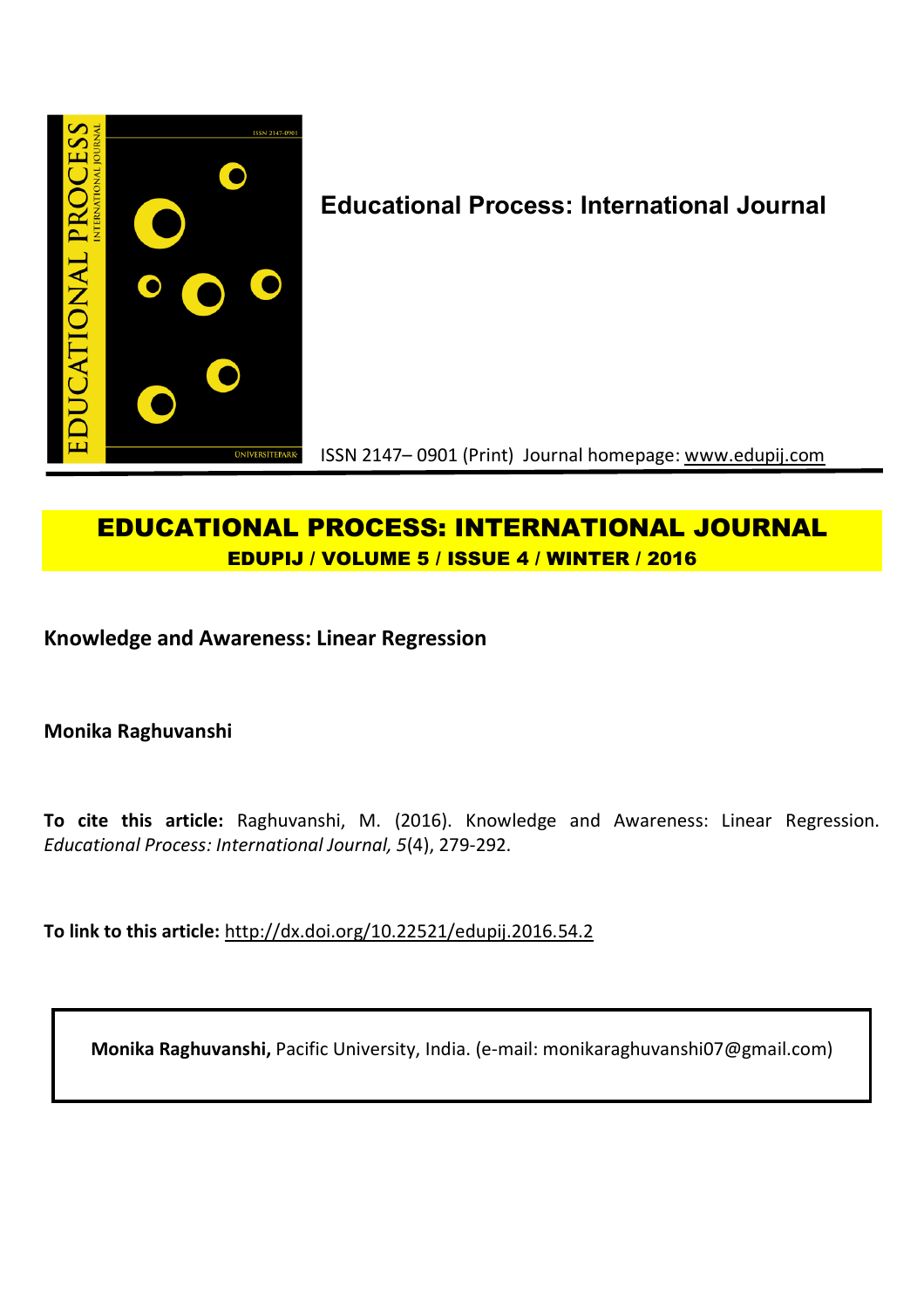## **Knowledge and Awareness: Linear Regression**

## MONIKA RAGHUVANSHI

#### **Abstract**

Knowledge and awareness are factors guiding development of an individual. These may seem simple and practicable, but in reality a proper combination of these is a complex task. Economically driven state of development in younger generations is an impediment to the correct manner of development. As youths are at the learning phase, they can be molded to follow a correct lifestyle. Awareness and knowledge are important components of any formal or informal environmental education. The purpose of this study is to evaluate the relationship of these components among students of secondary/ senior secondary schools who have undergone a formal study of environment in their curricula. A suitable instrument is developed in order to measure the elements of Awareness and Knowledge among the participants of the study. Data was collected from various secondary and senior secondary school students in the age group 14 to 20 years using cluster sampling technique from the city of Bikaner, India. Linear regression analysis was performed using IBM SPSS 23 statistical tool. There exists a weak relation between knowledge and awareness about environmental issues, caused due to routine practices mishandling; hence one component can be complemented by other for improvement in both. Knowledge and awareness are crucial factors and can provide huge opportunities in any field. Resource utilization for economic solutions may pave the way for eco-friendly products and practices. If green practices are inculcated at the learning phase, they may become normal routine. This will also help in repletion of the environment.

**Keywords:** knowledge, awareness, youths, environment, routine.



 $\sqrt{\text{ref}}$  DOI: 10.22521/edupij.2016.54.2

 $\mathcal{L}^{\text{max}}$ EDUPIJ / ISSN 2147– 0901 © 2016 Copyright © 2016 by ÜNİVERSİTEPARK Limited edupij.com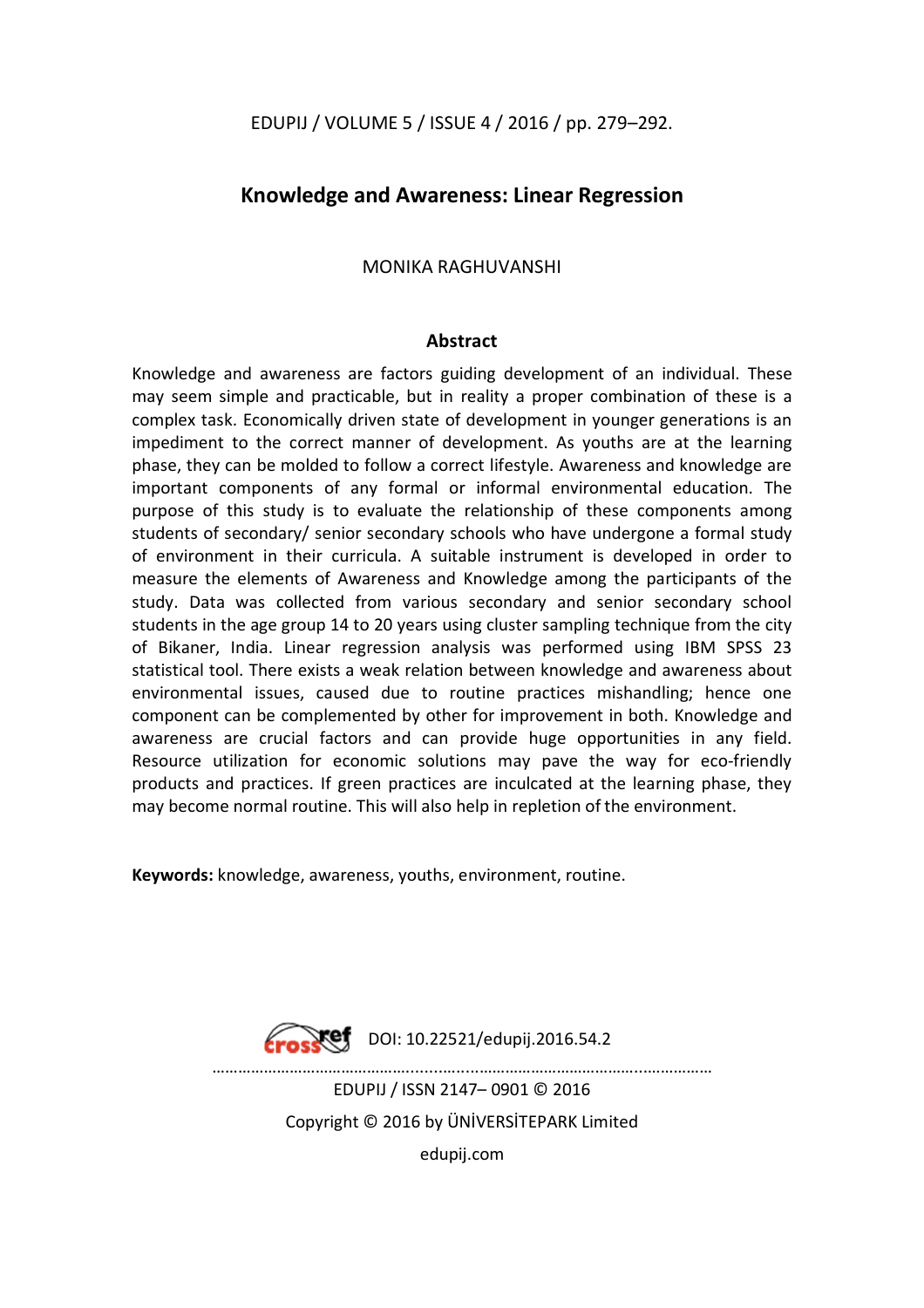#### **Introduction**

Knowledge is deeply rooted and nourished by awareness. Knowledge and awareness are factors guiding development of an individual. These may seem simple and practicable, but in reality, a proper combination of these is a complex task. These components can be delivered via bookish pattern; however, practical outcomes are difficult to gain as these are driven by complex factors. An isolated classroom system cannot surely gain the role of these components in real life. A drawback is environment-based education that is imparted rather than a problem-solving approach. Hence, the status of these is important in order to address the gap between bookish knowledge and real life implications. Quality of mind seeks a connection between knowledge and awareness as a means to sustainable development.

A developed socio-cultural system follows a set pattern which gives bookish knowledge, yet drags one away from the practical utility of education. Knowledge of students is restricted to course curriculum with limited practical application. It is a developmental anomaly which affects development goals at the basic level. This leads towards financial and material concerns, away from conscious taking of moral and ethical actions for a better life and environment. Economically driven state of development in young generations is an impediment to the correct manner of development. As the youth are in their learning phase, they can be molded to follow a correct lifestyle; hence, youths should be monitored to practically apply bookish environmental knowledge and awareness in the right direction.

Awareness and knowledge are important components of any formal or informal environmental education. The purpose of this study is to evaluate relationship of these components among the students of secondary/ senior secondary schools who have undergone a formal study of environment in their curricula. A suitable instrument is developed to measure the elements of Awareness and Knowledge among the study's participants.

As per previous studies, even if school programs are meant for students, they influence knowledge, awareness, and attitude in adults such as teachers and parents, and within the wider community due to intergenerational influence. If a child is taught about "going green" knowledge and awareness are considered crucial factors, followed by socio-demographic factors as major influences.

Aminrad, Zakariya, Hadi, and Sakari (2013) conducted a study in order to identify the relationship between environmental awareness, knowledge and attitude among secondary school students. The survey was conducted on 16-year olds in Kajang city, Selangor, Malaysia. An instrument of 48 questions was employed to investigate the relationship between awareness, knowledge and attitude. The results of Pearson Correlation showed a significant but weak relationship between awareness and knowledge on environmental issues.

Salı, Körükçü, and Akyol (2015) aimed to elicit the environmental knowledge and environmental awareness of preschool teachers. The Environmental Knowledge and Environmental Awareness Questionnaire were used Erten (2008) in Turkey with partial amendments. The relational survey model was implemented in the research. In analyzing the data, Pearson Correlation calculations, parametric (t-test, ANOVA), and non-parametric tests (Kruskal Wallis, Mann-Whitney U Test) were used to assess whether or not variables showed normal distribution. As a result of the research, while a weak relation was observed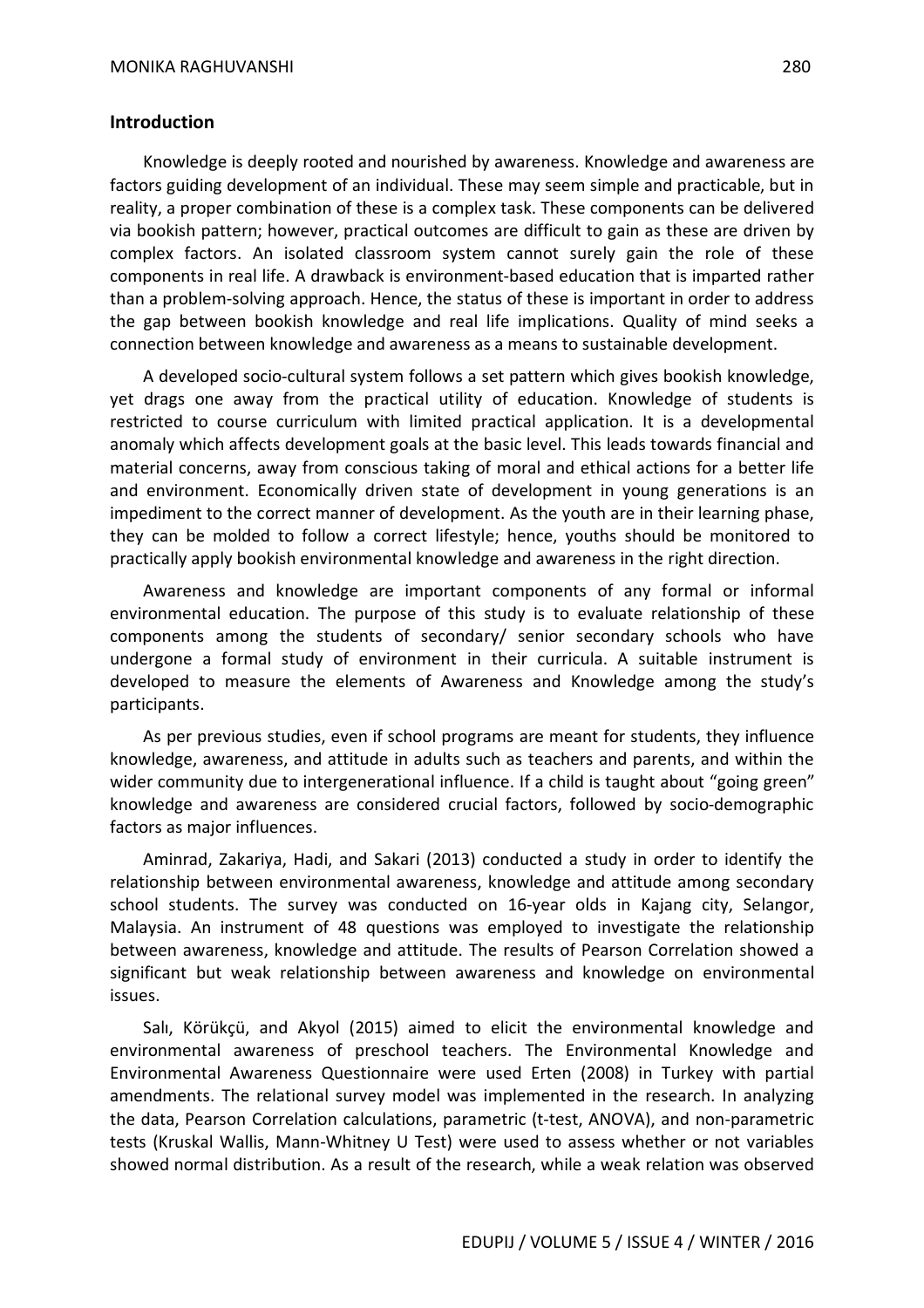between the Attitudes towards Environment and Environment-Friendly Behaviors (r=.40) and between Attitudes towards Environment and Environmental Knowledge (r=.47) of preschool teachers; a very weak relationship was found between Environment-Friendly Behaviors and Environmental Knowledge (r=.25).

#### **Methodology**

A survey was sent to international students at a Rocky Mountain university. Twenty-nine students who identified themselves as Asian completed the survey. Of the respondents, 14 (48%) were male and 15 (52%) were female.

*Geographical area:* City of Bikaner, Rajasthan, India.

*Target population:* Data has been collected from various secondary and senior secondary school students in the age group 14 to 20 years for two reasons: first, they studied the environment within their course curriculum and second, they are sufficiently mature enough to understand the questions and answer them properly.

*Data:* Primary data is collected though a structured questionnaire. Secondary data is collected from research papers of published journals.

*Sampling:* Cluster sampling technique.

*Statistical tool:* IBM SPSS 23.

*Statistical techniques: Linear Regression Analysis.*

Multiple regression analysis analyzes how changes in predictor or independent variables relate to changes in dependent or response variable.

*R-squared* is also known as coefficient of determination. R squared is the percentage of response variable variation that is explained by linear model.

*R-squared=* Explained variation/ Total variation

Sometimes low R-squared is predicted especially in the case of human behavior. With low R-square value, one can also draw important conclusions with the help of statistical predictors. R-square only tells about strength between model and response variables.

The adjusted R-square is:-

A modified version of R-square to adjust with number of predictors.

It increases if a predictor improves the model more than expected by chance.

It decreases if a predictor improves the model less than expected by chance.

It is always lower than R-square.

It can be negative.

*Standard error* of the estimate represents the average distance that the observed values fall from the regression line. Conveniently, it tells how wrong the regression model is on average using the units of the response variable. Smaller values are better because it indicates that the observations are closer to the fitted line.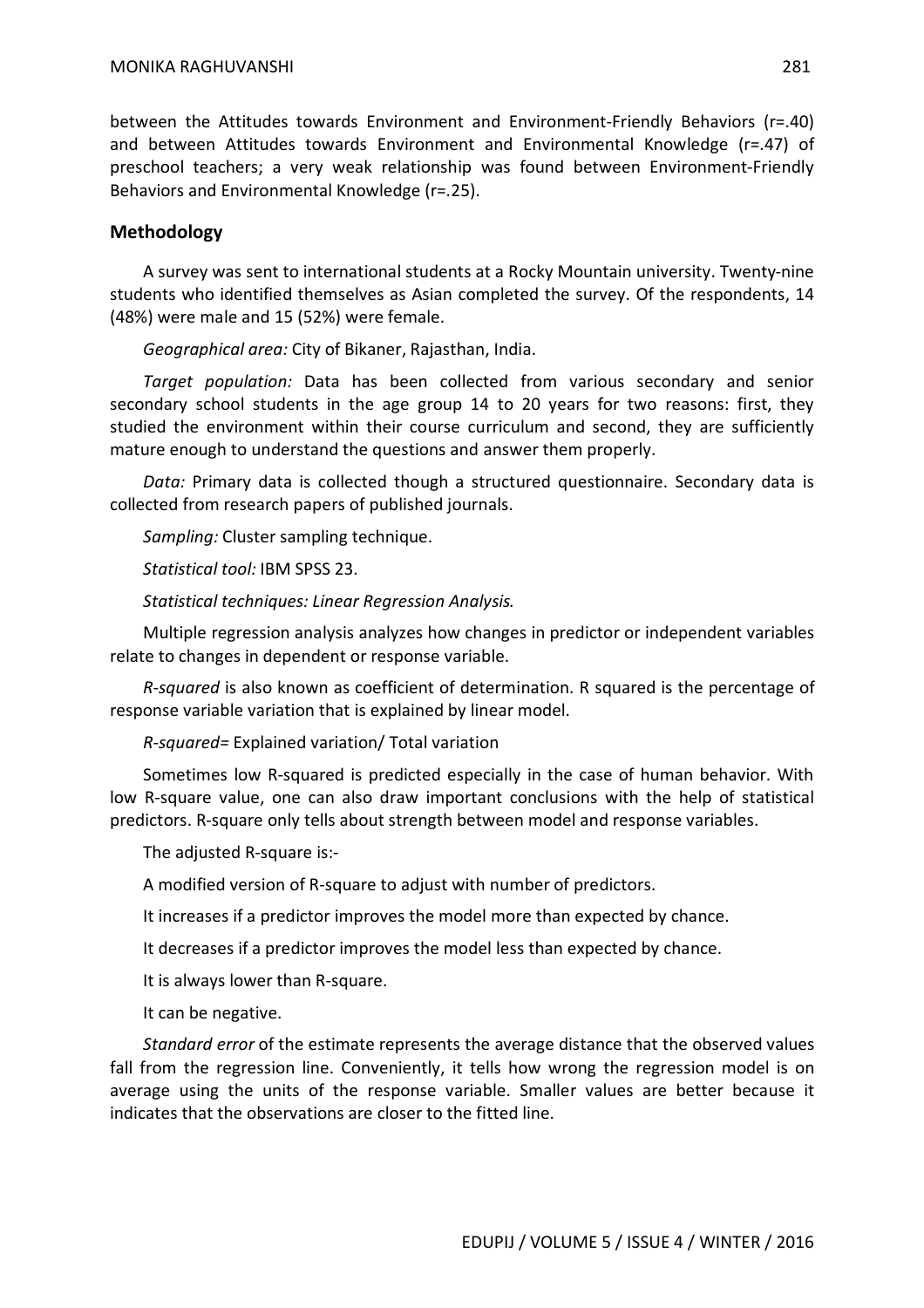*Objective:* To test the relationship between knowledge and awareness.

*Hypothesis*

H<sub>0</sub>: There is no relationship between knowledge about environment and awareness

 $H_1$ : There is a significant relationship between the two.

| Model |                                            | R Square | Adjusted R | Std. Error of |  |  |  |  |
|-------|--------------------------------------------|----------|------------|---------------|--|--|--|--|
|       |                                            | Square   |            | Estimate      |  |  |  |  |
|       | .054a                                      | .003     | .001       | 1.0002        |  |  |  |  |
|       | a. Predictors: (Constant), Seen a LED bulb |          |            |               |  |  |  |  |

|  |  | Table 1. Model Summary 1 |  |
|--|--|--------------------------|--|
|--|--|--------------------------|--|

R-square value of 0.003 shows small variation in the response variable. As adjusted Rsquare decreased means a predictor improves the model less than expected by chance. A standard error of estimate 1.0002 shows the distance of observations from the regression line.

| Model |                                                                        | Sum of  | df  | Mean Square |       | Sig.  |  |  |  |
|-------|------------------------------------------------------------------------|---------|-----|-------------|-------|-------|--|--|--|
|       |                                                                        | Squares |     |             |       |       |  |  |  |
|       | Regression                                                             | 1.556   |     | 1.556       | 1.555 | .213b |  |  |  |
|       | Residual                                                               | 539.220 | 539 | 1.000       |       |       |  |  |  |
|       | Total                                                                  | 540.776 | 540 |             |       |       |  |  |  |
|       | a. Dependent Variable: Using LED lights reduce electricity consumption |         |     |             |       |       |  |  |  |
|       | b. Predictors: (Constant), Seen a LED bulb                             |         |     |             |       |       |  |  |  |

## **Table 2.** Anova<sup>a</sup> results of Model 1

As F-value is more than the significance level, this suggests null hypothesis is accepted, indicating no relation.

| Model |                                                                        | <b>Unstandardized Coefficients</b> |            | Standardized |       |      |  |
|-------|------------------------------------------------------------------------|------------------------------------|------------|--------------|-------|------|--|
|       |                                                                        |                                    |            | Coefficients |       |      |  |
|       |                                                                        | В                                  | Std. Error | <b>Beta</b>  |       |      |  |
|       | (Constant)                                                             | 1.127                              | .126       |              | 8.967 | .000 |  |
|       | Seen a LED bulb                                                        | $-.138$                            | .111       | $-.054$      |       | .213 |  |
|       |                                                                        |                                    |            |              | 1.247 |      |  |
|       | a. Dependent Variable: Using LED lights reduce electricity consumption |                                    |            |              |       |      |  |

## **Table 3.** Coefficients<sup>a</sup> of Model 1

P-value is high, suggesting that changes in the predictor are not associated with changes in the response variable. Hence, there exists no relationship between knowledge and awareness variables.

| Model                                                                            |       | R Square | Adjusted R | Std. Error of |  |  |  |  |  |  |
|----------------------------------------------------------------------------------|-------|----------|------------|---------------|--|--|--|--|--|--|
|                                                                                  |       |          | Square     | Estimate      |  |  |  |  |  |  |
|                                                                                  | .166a | .027     | .026       | 1.9308        |  |  |  |  |  |  |
| a. Predictors: (Constant), Heard of power-saving ratings for domestic appliances |       |          |            |               |  |  |  |  |  |  |

#### **Table 4.** Model Summary 2

R-square value of 0.027 shows a small variation in the response variable. As adjusted Rsquare decreased means a predictor improves the model less than expected by chance.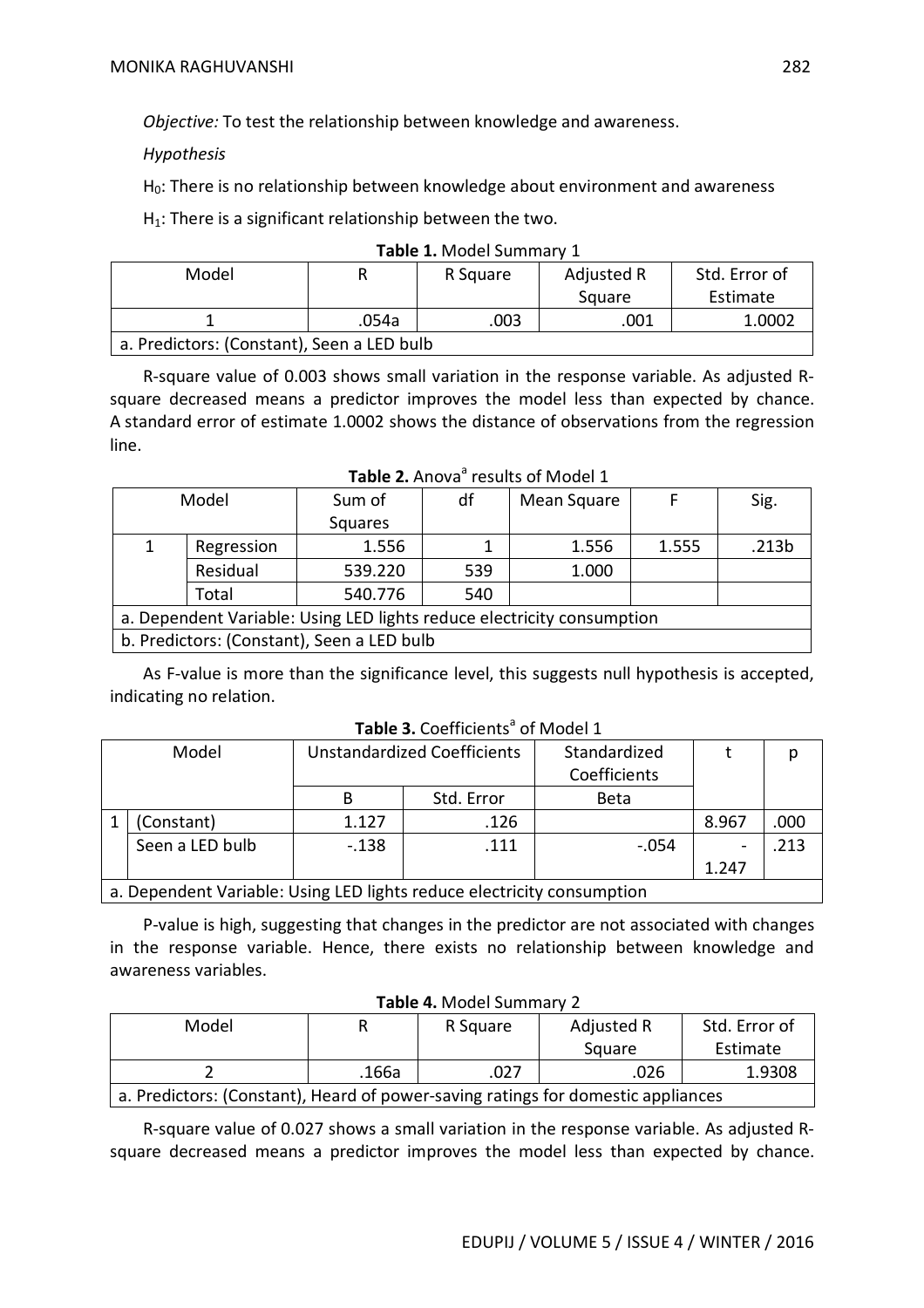A standard error of estimate 1.93 shows the distance of observations from the regression line.

| Model                                                                             |                         | Sum of   | df  | Mean Square |        | Sig.  |  |  |  |
|-----------------------------------------------------------------------------------|-------------------------|----------|-----|-------------|--------|-------|--|--|--|
|                                                                                   |                         | Squares  |     |             |        |       |  |  |  |
|                                                                                   | Regression              | 56.799   |     | 56.799      | 15.236 | .000b |  |  |  |
|                                                                                   | Residual                | 2009.419 | 539 | 3.728       |        |       |  |  |  |
|                                                                                   | Total                   | 2066.218 | 540 |             |        |       |  |  |  |
| a. Dependent Variable: Using domestic appliances with power-saving ratings reduce |                         |          |     |             |        |       |  |  |  |
|                                                                                   | electricity consumption |          |     |             |        |       |  |  |  |

Table 5. Anova<sup>a</sup> Results of Model 2

b. Predictors: (Constant), Heard of power saving ratings for domestic appliances

As F-value is more than the significance level, this suggests null hypothesis is accepted, indicating no relation.

|   | Model                                                                             | Unstandardized Coefficients |            | Standardized<br>Coefficients |        | р    |
|---|-----------------------------------------------------------------------------------|-----------------------------|------------|------------------------------|--------|------|
|   |                                                                                   | B                           | Std. Error | <b>Beta</b>                  |        |      |
| 2 | (Constant)                                                                        | 1.299                       | .109       |                              | 11.925 | .000 |
|   | Heard of power                                                                    | .657                        | .168       | .166                         | 3.903  | .000 |
|   | saving ratings for                                                                |                             |            |                              |        |      |
|   | domestic                                                                          |                             |            |                              |        |      |
|   | appliances                                                                        |                             |            |                              |        |      |
|   | a. Dependent Variable: Using domestic appliances with power saving ratings reduce |                             |            |                              |        |      |
|   | electricity consumption                                                           |                             |            |                              |        |      |

**Table 6.** Coefficients<sup>a</sup> of Model 2

P=0 indicates no effect of predictor on response variable. Hence no relation exists between the knowledge and awareness variable.

#### **Table 7.** Model Summary 3

| Model                                                                                        | R     | R Square | Adjusted R | Std. Error of |  |  |  |  |
|----------------------------------------------------------------------------------------------|-------|----------|------------|---------------|--|--|--|--|
|                                                                                              |       |          | Square     | Estimate      |  |  |  |  |
|                                                                                              | .090a | .008     | $-.001$    | .4930         |  |  |  |  |
| a. Predictors: (Constant), Using solar cookers saves gas, keeping the burner off when not in |       |          |            |               |  |  |  |  |
| use saves gas, use of pressure cooker for cooking saves gas, keeping the flame low while     |       |          |            |               |  |  |  |  |
| cooking saves gas, timely replacing of old and worn out rubber tubing saves gas.             |       |          |            |               |  |  |  |  |

R-square value of 0.008 shows small variation in the response variable. As adjusted Rsquare decreased means a predictor improves the model less than expected by chance. A standard error of estimate 0.5 shows the distance of observations from the regression line.

| Model |                                                                      | Sum of                                                                                    | df  | Mean Square |      | Sig.  |  |  |  |
|-------|----------------------------------------------------------------------|-------------------------------------------------------------------------------------------|-----|-------------|------|-------|--|--|--|
|       |                                                                      | Squares                                                                                   |     |             |      |       |  |  |  |
| 3     | Regression                                                           | 1.059                                                                                     |     | .212        | .871 | .500b |  |  |  |
|       | Residual                                                             | 130.021                                                                                   | 535 | .243        |      |       |  |  |  |
|       | Total                                                                | 131.079                                                                                   | 540 |             |      |       |  |  |  |
|       | a. Dependent Variable: LPG (cooking gas) is imported by our country. |                                                                                           |     |             |      |       |  |  |  |
|       |                                                                      | b. Predictors: (Constant), Using solar cookers saves gas, keeping the burner off when not |     |             |      |       |  |  |  |

**Table 8.** Anova<sup>a</sup> Results of Model 3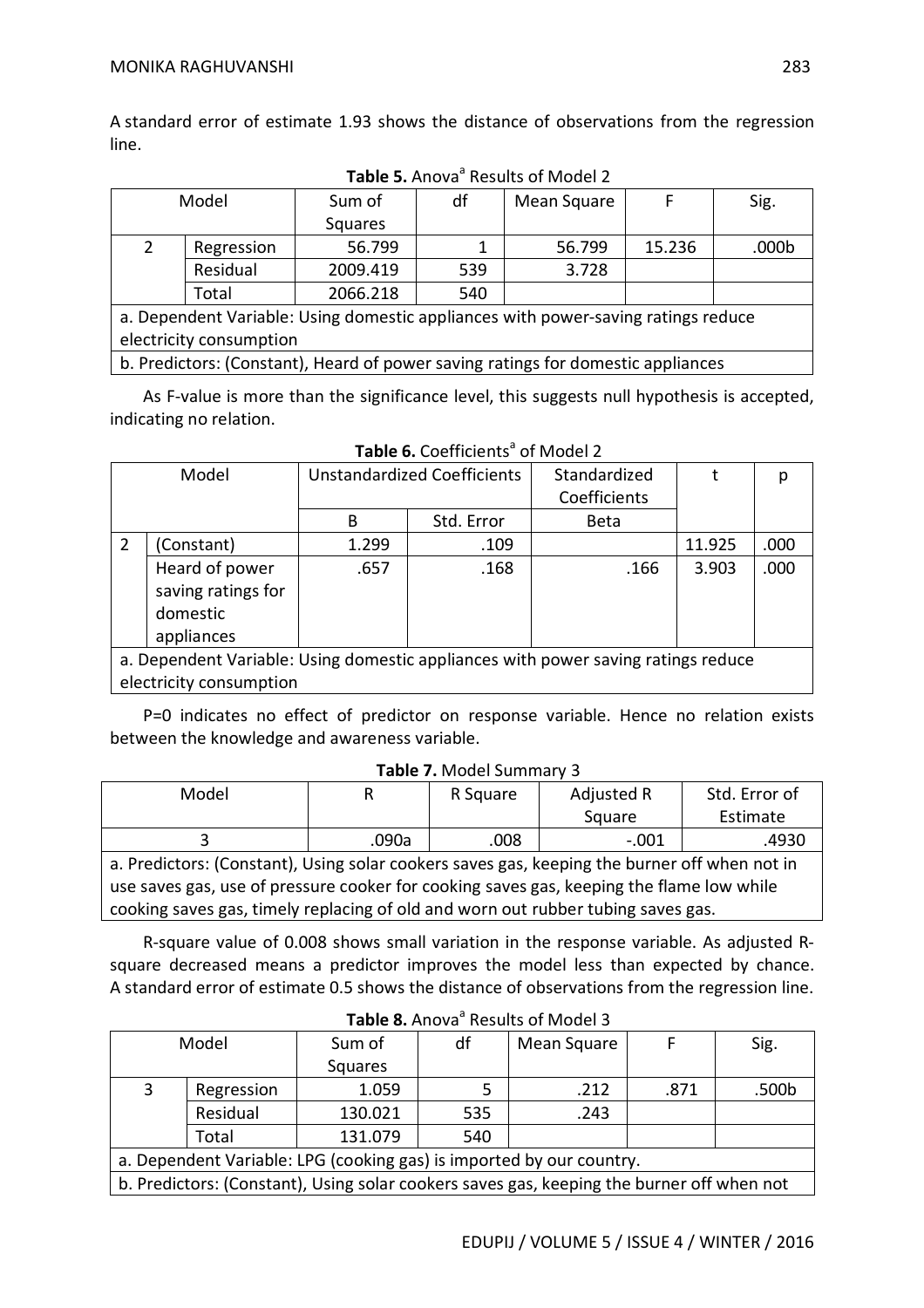in use saves gas, use of pressure cooker for cooking saves gas, keeping the flame low while cooking saves gas, timely replacing of old and worn out rubber tubing saves gas.

As F-value is more than the significance level, this suggests null hypothesis is accepted, indicating no relation.

|   | Model                                                                |         | <b>Unstandardized Coefficients</b> | Standardized | t        | p    |
|---|----------------------------------------------------------------------|---------|------------------------------------|--------------|----------|------|
|   |                                                                      |         |                                    | Coefficients |          |      |
|   |                                                                      | B       | Std. Error                         | <b>Beta</b>  |          |      |
| 3 | (Constant)                                                           | .401    | .048                               |              | 8.287    | .000 |
|   | Keeping the                                                          | $-.007$ | .046                               | $-.007$      | $-154$   | .878 |
|   | burner off                                                           |         |                                    |              |          |      |
|   | when not in use                                                      |         |                                    |              |          |      |
|   | saves gas                                                            |         |                                    |              |          |      |
|   | Timely                                                               | .005    | .043                               | .005         | .108     | .914 |
|   | replacing of old                                                     |         |                                    |              |          |      |
|   | and worn out                                                         |         |                                    |              |          |      |
|   | rubber tubing                                                        |         |                                    |              |          |      |
|   | saves gas                                                            |         |                                    |              |          |      |
|   | Use of pressure                                                      | .047    | .043                               | .048         | 1.091    | .276 |
|   | cooker for                                                           |         |                                    |              |          |      |
|   | cooking saves                                                        |         |                                    |              |          |      |
|   | gas                                                                  |         |                                    |              |          |      |
|   | Keeping the                                                          | .049    | .045                               | .047         | 1.076    | .282 |
|   | flame low while                                                      |         |                                    |              |          |      |
|   | cooking saves                                                        |         |                                    |              |          |      |
|   | gas                                                                  |         |                                    |              |          |      |
|   | Using solar                                                          | $-.070$ | .044                               | $-.070$      | $-1.598$ | .111 |
|   | cookers at                                                           |         |                                    |              |          |      |
|   | home saves gas                                                       |         |                                    |              |          |      |
|   | a. Dependent Variable: LPG (cooking gas) is imported by our country. |         |                                    |              |          |      |

**Table 9.** Coefficients<sup>a</sup> of Model 3

P-value of predictors are high suggests that changes in the predictor are not associated with changes in the response variable. Hence no relation exists between awareness and knowledge variables.

| Model                                                                                           | R     | R Square | Adjusted R | Std. Error of |  |  |  |
|-------------------------------------------------------------------------------------------------|-------|----------|------------|---------------|--|--|--|
|                                                                                                 |       |          | Square     | Estimate      |  |  |  |
| 4                                                                                               | .219a | .048     | .039       | .4889         |  |  |  |
| a. Predictors: (Constant), Turning off the engine at red lights saves fuel, using public        |       |          |            |               |  |  |  |
| transport wherever possible saves fuel, not using a vehicle for small distances saves fuel,     |       |          |            |               |  |  |  |
| regular engine servicing saves fuel, car sharing for going to the office/ workplace saves fuel. |       |          |            |               |  |  |  |
|                                                                                                 |       |          |            |               |  |  |  |

#### **Table 10.** Model Summary 4

R-square value of 0.048 shows small variation in the response variable. As adjusted Rsquare decreased means a predictor improves the model less than expected by chance. A standard error of estimate 0.48 shows the distance of observations from the regression line.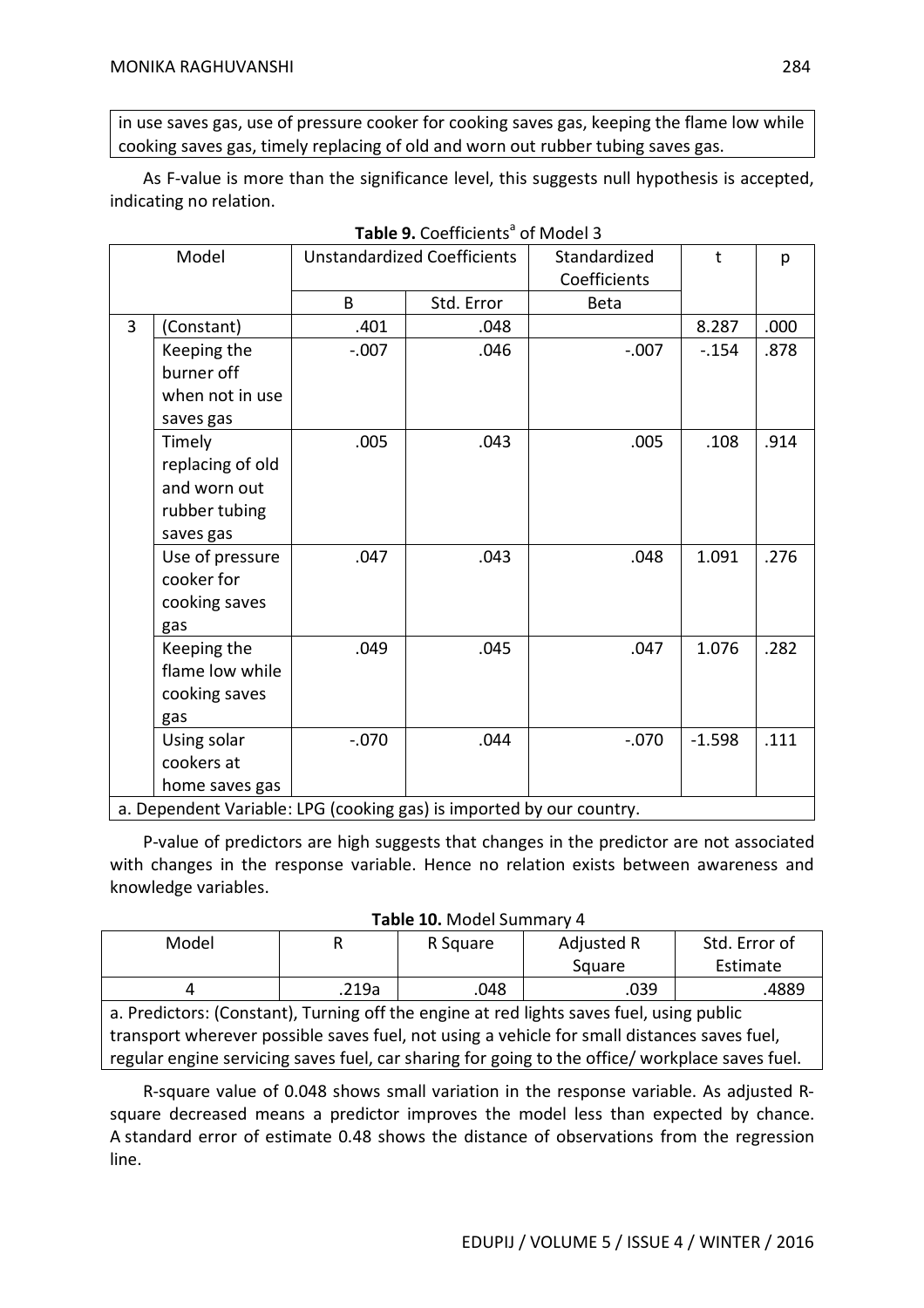| Model                                                                                       |                                                                                               | Sum of  | df  | Mean Square | F     | Sig.  |  |  |
|---------------------------------------------------------------------------------------------|-----------------------------------------------------------------------------------------------|---------|-----|-------------|-------|-------|--|--|
|                                                                                             |                                                                                               | Squares |     |             |       |       |  |  |
| 4                                                                                           | Regression                                                                                    | 6.415   | 5.  | 1.283       | 5.367 | .000b |  |  |
|                                                                                             | Residual                                                                                      | 127.899 | 535 | .239        |       |       |  |  |
|                                                                                             | Total                                                                                         | 134.314 | 540 |             |       |       |  |  |
|                                                                                             | a. Dependent Variable: Do you know the price of diesel/petrol in Bikaner?                     |         |     |             |       |       |  |  |
|                                                                                             | b. Predictors: (Constant), Turning off the engine at red lights saves fuel, using public      |         |     |             |       |       |  |  |
| transport wherever possible saves fuel, not using a vehicle for small distances saves fuel, |                                                                                               |         |     |             |       |       |  |  |
|                                                                                             | regular engine servicing save fuel, car sharing for going to the office/workplace saves fuel. |         |     |             |       |       |  |  |

Table 11. Anova<sup>a</sup> Results of Model 4

As F-value is more than the significance level, this suggests null hypothesis is accepted, indicating no relation.

| Model |                   | <b>Unstandardized Coefficients</b> |            | Standardized<br>Coefficients                                             | t        | p    |
|-------|-------------------|------------------------------------|------------|--------------------------------------------------------------------------|----------|------|
|       |                   | B                                  | Std. Error | <b>Beta</b>                                                              |          |      |
| 4     | (Constant)        | .467                               | .055       |                                                                          | 8.495    | .000 |
|       | Not using a       | $-.080$                            | .051       | $-.067$                                                                  | $-1.575$ | .116 |
|       | vehicle for small |                                    |            |                                                                          |          |      |
|       | distances saves   |                                    |            |                                                                          |          |      |
| fuel  |                   |                                    |            |                                                                          |          |      |
|       | Using public      | .166                               | .044       | .166                                                                     | 3.813    | .000 |
|       | transport         |                                    |            |                                                                          |          |      |
|       | wherever          |                                    |            |                                                                          |          |      |
|       | possible saves    |                                    |            |                                                                          |          |      |
| fuel  |                   |                                    |            |                                                                          |          |      |
|       | Car sharing for   | .053                               | .056       | .043                                                                     | .948     | .344 |
|       | going to the      |                                    |            |                                                                          |          |      |
|       | office/ workplace |                                    |            |                                                                          |          |      |
|       | saves fuel        |                                    |            |                                                                          |          |      |
|       | Regular engine    | .071                               | .047       | .066                                                                     | 1.488    | .137 |
| fuel  | servicing saves   |                                    |            |                                                                          |          |      |
|       | Turning off the   | $-0.086$                           | .046       | $-080$                                                                   | $-1.849$ | .065 |
|       | engine at red     |                                    |            |                                                                          |          |      |
|       | lights saves fuel |                                    |            |                                                                          |          |      |
|       |                   |                                    |            | a. Dependent Variable: Do you know the price of diesel/petrol in Bikaner |          |      |

Table 12. Coefficients<sup>a</sup> of Model 4

P-value of predictors are either high or 0, suggesting that changes in the predictor are not associated with changes in the response variable. Hence, no relation exists between the awareness and knowledge variables. P-value of predictor "Turning off the engine at red lights saves fuel" is not very high. However, negative values of beta and unstandardized coefficients suggest a weak and negative relation between the dependent (awareness) variable and this predictor (knowledge) variable keeping other predictors constant.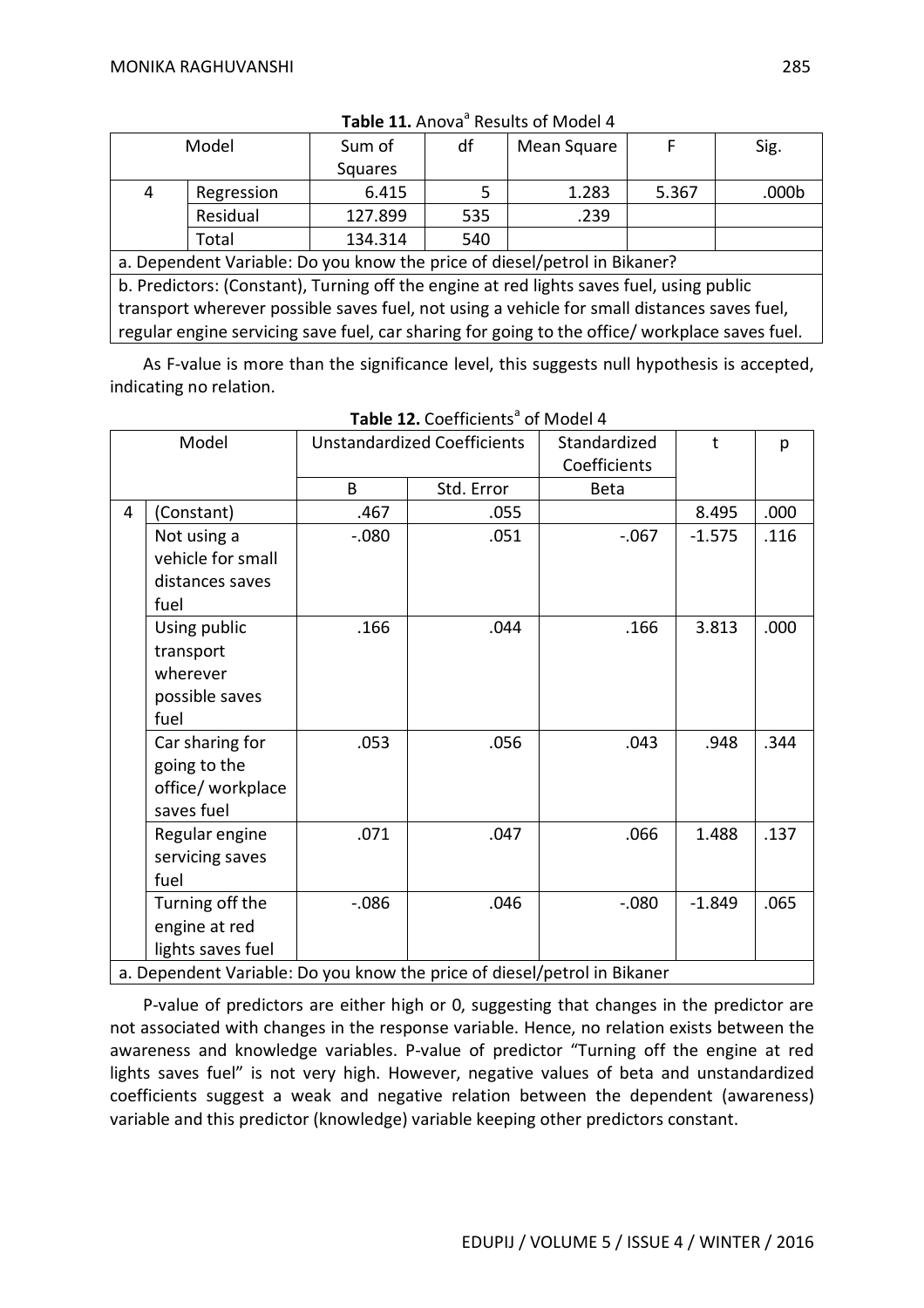| Model                                                                                           | R     | R Square | Adjusted R | Std. Error of |  |  |  |
|-------------------------------------------------------------------------------------------------|-------|----------|------------|---------------|--|--|--|
|                                                                                                 |       |          | Square     | Estimate      |  |  |  |
|                                                                                                 | .121a | .015     | .007       | .3697         |  |  |  |
| a. Predictors: (Constant), Discarded plastics cause soil degradation, discarded plastics litter |       |          |            |               |  |  |  |
| the town, discarded plastics washed away into rivers and water bodies cause pollution,          |       |          |            |               |  |  |  |
| discarded plastics choke the drainage to cause flooding                                         |       |          |            |               |  |  |  |

#### **Table 13.** Model Summary 5

R-square value of 0.015 shows small variation in the response variable. As adjusted Rsquare decreased means a predictor improves the model less than expected by chance. A standard error of estimate 0.37 shows the distance of observations from the regression line.

|                                                            | Model      | Sum of  | df  | Mean Square |       | Sig.  |  |  |
|------------------------------------------------------------|------------|---------|-----|-------------|-------|-------|--|--|
|                                                            |            | Squares |     |             |       |       |  |  |
|                                                            | Regression | 1.093   | 4   | .273        | 1.999 | .093b |  |  |
|                                                            | Residual   | 73.266  | 536 | .137        |       |       |  |  |
|                                                            | Total      | 74.359  | 540 |             |       |       |  |  |
| a Dependent Variable: Plastic bags de not desempese easily |            |         |     |             |       |       |  |  |

a. Dependent Variable: Plastic bags do not decompose easily

b. Predictors: (Constant), Discarded plastics cause soil degradation, discarded plastics litter the town, discarded plastics washed away into rivers and water bodies cause pollution, discarded plastics choke the drainage to cause flooding

As F-value is more than the significance level, this suggests null hypothesis is accepted, indicating no relation.

Table 15. Coefficients<sup>a</sup> of Model 5

| Model |                                                             | <b>Unstandardized Coefficients</b> |            | Standardized<br>Coefficients | $\mathsf{t}$ | р    |
|-------|-------------------------------------------------------------|------------------------------------|------------|------------------------------|--------------|------|
|       |                                                             | B                                  | Std. Error | <b>Beta</b>                  |              |      |
| 5     | (Constant)                                                  | .764                               | .040       |                              | 19.326       | .000 |
|       | <b>Discarded</b>                                            | .025                               | .035       | .031                         | .709         | .479 |
|       | plastics litter                                             |                                    |            |                              |              |      |
|       | the town                                                    |                                    |            |                              |              |      |
|       | Discarded                                                   | .086                               | .034       | .113                         | 2.544        | .011 |
|       | plastics choke                                              |                                    |            |                              |              |      |
|       | the drainage to                                             |                                    |            |                              |              |      |
|       | cause flooding                                              |                                    |            |                              |              |      |
|       | <b>Discarded</b>                                            | $-.002$                            | .033       | $-.002$                      | $-.050$      | .960 |
|       | plastics washed                                             |                                    |            |                              |              |      |
|       | away into rivers                                            |                                    |            |                              |              |      |
|       | and water                                                   |                                    |            |                              |              |      |
|       | bodies cause                                                |                                    |            |                              |              |      |
|       | pollution                                                   |                                    |            |                              |              |      |
|       | <b>Discarded</b>                                            | .004                               | .033       | .005                         | .118         | .906 |
|       | plastics cause                                              |                                    |            |                              |              |      |
|       | soil degradation                                            |                                    |            |                              |              |      |
|       | a. Dependent Variable: Plastic bags do not decompose easily |                                    |            |                              |              |      |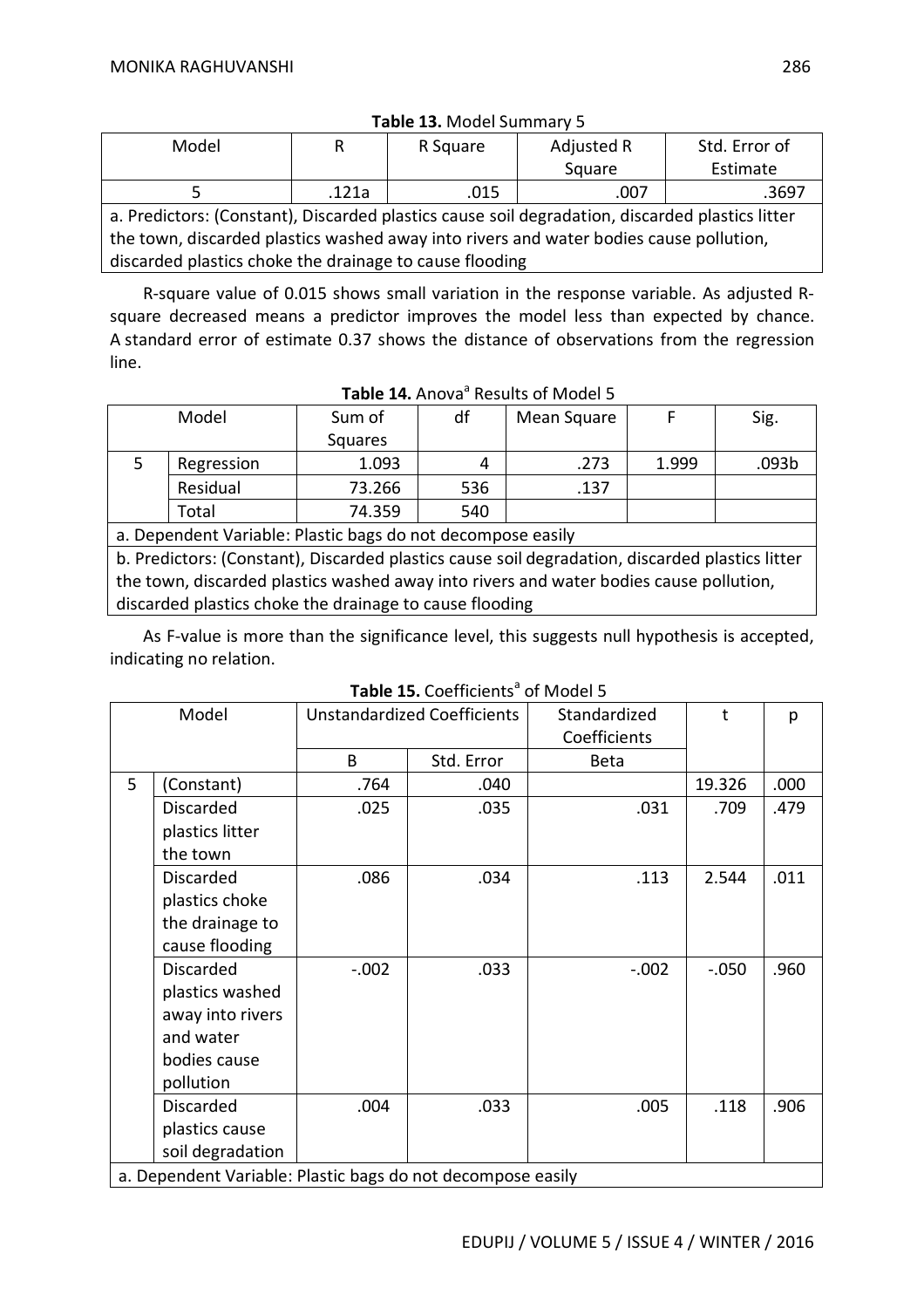P-value of predictors that are high suggests that changes in the predictor are not associated with changes in the response variable. Hence, no relation exists between the awareness and knowledge variables. However, the p-value of predictor "discarded plastics choke the drainage to cause flooding" is less than 0.05, indicating rejection of the null hypothesis. In other words, a predictor that has a low p-value is likely to be a meaningful addition to the model as changes in the predictor's value relate to changes in the response variable. It also has a significant t-value. Regression beta coefficient for this predictor shows that for every 0.113 unit increase in the predictor variable, the dependent variable will increase by 0.086 units. Hence, a relation exists between the awareness and knowledge variables.

#### **Table 16.** Model Summary 6

| Model |       | R Square | Adjusted R | Std. Error of |  |
|-------|-------|----------|------------|---------------|--|
|       |       |          | Square     | Estimate      |  |
|       | .220a | .048     | .041       | .3186         |  |

a. Predictors: (Constant), Global warming may disturb the eco-system of earth endangering many species, global warming raises the temperature of earth causing heatwaves, global warming may disturb the weather cycle causing cyclones, heavy rains and floods, global warming causes melting of glaciers resulting in a rising sea level

The r-square value of 0.048 shows a small variation in the response variable. An adjusted R-square decrease means a predictor improves the model less than expected by chance. A standard error of estimate 0.32 shows the distance of observations from the regression line.

| Model |            | Sum of  | df  | Mean Square |       | Sig.              |
|-------|------------|---------|-----|-------------|-------|-------------------|
|       |            | Squares |     |             |       |                   |
| 6     | Regression | 2.772   | 4   | .693        | 6.826 | .000 <sub>b</sub> |
|       | Residual   | 54.418  | 536 | .102        |       |                   |
|       | Total      | 57.190  | 540 |             |       |                   |

## Table 17. Anova<sup>a</sup> Results of Model 6

a. Dependent Variable: Does global warming make any difference to us

b. Predictors: (Constant), Global warming may disturb the eco-system of earth endangering many species, global warming raises the temperature of earth causing heatwaves, global warming may disturb the weather cycle causing cyclones, heavy rains and floods, global warming causes melting of glaciers resulting in a rising sea level

As F-value is more than the significance level, this suggests null hypothesis is accepted, indicating no relation.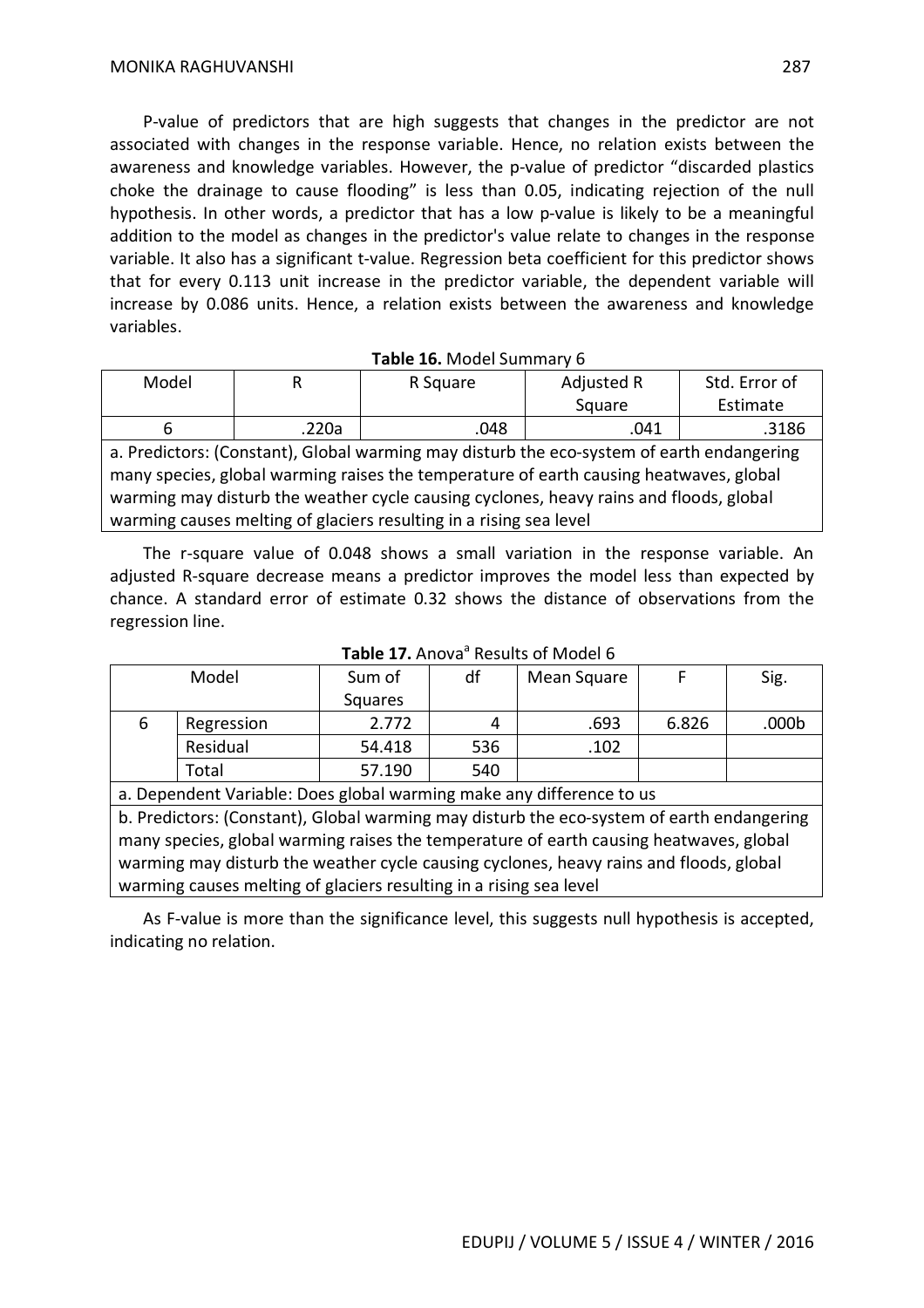|  | Table 18. Coefficients <sup>a</sup> of Model 6 |  |
|--|------------------------------------------------|--|
|--|------------------------------------------------|--|

| Model                                                                                                                                                              | <b>Unstandardized Coefficients</b> |            | Standardized<br>Coefficients | $\mathbf t$ | p    |
|--------------------------------------------------------------------------------------------------------------------------------------------------------------------|------------------------------------|------------|------------------------------|-------------|------|
|                                                                                                                                                                    | B                                  | Std. Error | <b>Beta</b>                  |             |      |
| 6<br>(Constant)                                                                                                                                                    | .742                               | .031       |                              | 23.664      | .000 |
| Global warming<br>raises the<br>temperature of<br>earth causing<br>heatwaves                                                                                       | .075                               | .029       | .109                         | 2.545       | .011 |
| Global warming<br>causes melting of<br>glaciers resulting<br>in a rising sea<br>level                                                                              | .084                               | .028       | .128                         | 2.980       | .003 |
| Global warming<br>may disturb the<br>weather cycle<br>causing cyclone,<br>heavy rains and<br>floods                                                                | .044                               | .027       | .069                         | 1.630       | .104 |
| Global warming<br>may disturb the<br>eco-system of<br>earth<br>endangering<br>many species<br>a. Dependent Variable: Does global warming make any difference to us | .044                               | .028       | .067                         | 1.566       | .118 |

P-value of predictors "global warming may disturb the weather cycle causing cyclones, heavy rains and floods" and "Global warming may disturb the eco-system of earth endangering many species" are high, which suggests that changes in the predictor are not associated with changes in the response variable. P-value of predictor "Global warming raises the temperature of earth causing heatwaves" is less than 0.05, which indicates a rejection of the null hypothesis. In other words, a predictor that has a low p-value is likely to be a meaningful addition to the model, because changes in the predictor's value are related to changes in the response variable. It also has a significant t-value. Regression beta coefficient for this predictor shows that for every 0.109 unit increase in the predictor

variable, the dependent variable will increase by 0.075 units. Hence, a relation exists between the awareness and knowledge variables, while keeping other predictors constant. P-value of predictor "Global warming causes melting of glaciers resulting in a rising sea level" is also less than 0.05, which indicates a rejection of the null hypothesis. It also has a significant t-value. Regression beta coefficient for this predictor shows that for every 0.128 unit increase in the predictor variable, the dependent variable will increase by 0.084 units. Hence, no relation exists between the awareness and knowledge variables, while keeping other predictors constant.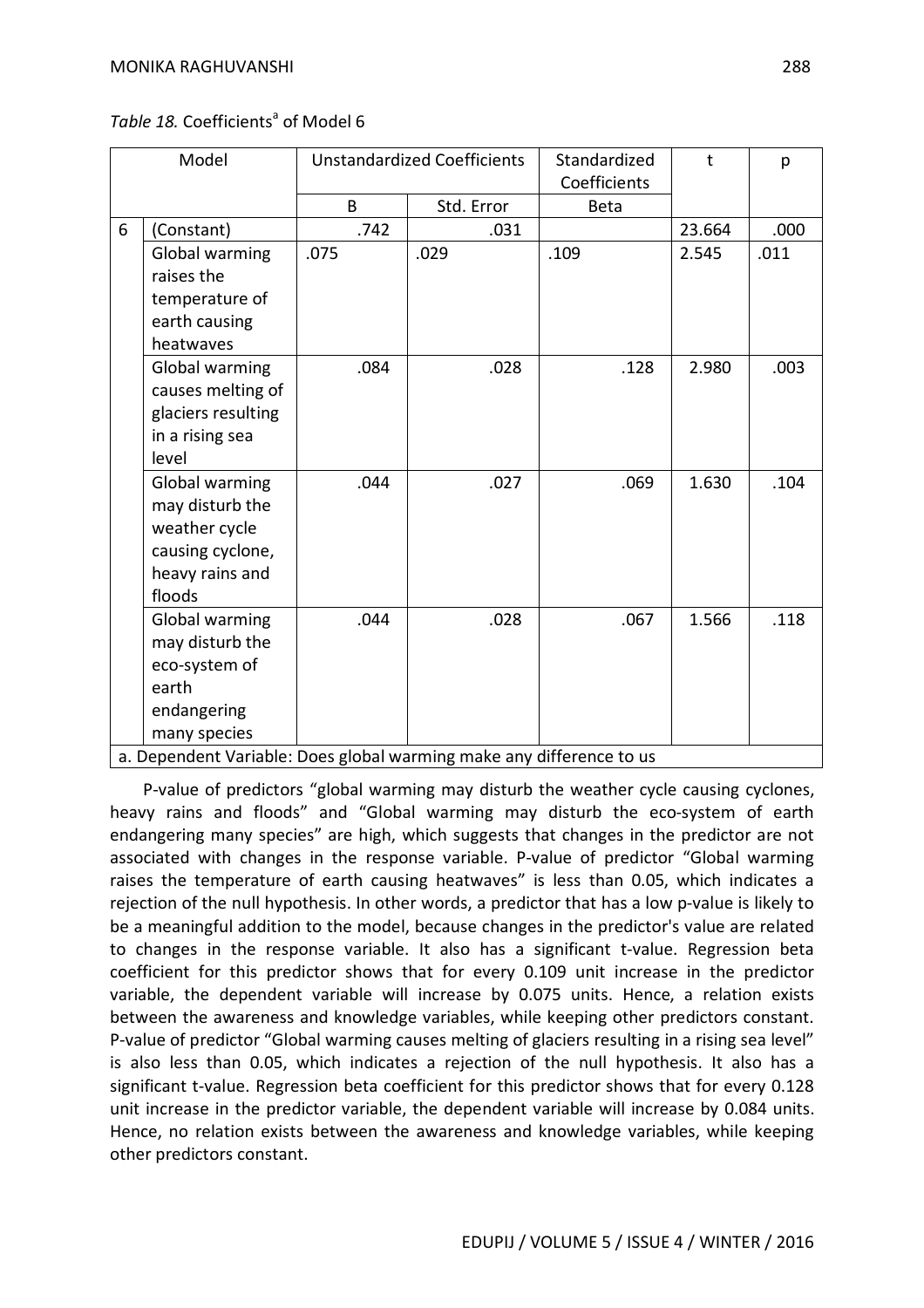*Table 19.* Model Summary 7

| Model                                                                                    | R     | R Square | Adjusted R Square | Std. Error of |  |  |
|------------------------------------------------------------------------------------------|-------|----------|-------------------|---------------|--|--|
|                                                                                          |       |          |                   | Estimate      |  |  |
|                                                                                          | .184a | .034     | .025              | .2837         |  |  |
| a. Predictors: (Constant), Green products are easy to recycle or biodegradable, green    |       |          |                   |               |  |  |
| products cause less pollution or damage to the environment, green products are produced  |       |          |                   |               |  |  |
| by causing less damage to the environment, green products cause less harm to the organic |       |          |                   |               |  |  |
| health of the consumer/ user, green products consume less energy when in use             |       |          |                   |               |  |  |

R-square value of 0.034 shows small variation in the response variable. An adjusted Rsquare decrease means a predictor improves the model less than expected by chance. A standard error of estimate 0.28 shows the distance of observations from the regression line.

Table 20. Anova<sup>a</sup> Results of Model 7

| Model                                                                                    |                                                                                       | Sum of  | df  | Mean Square | F     | Sig.  |  |
|------------------------------------------------------------------------------------------|---------------------------------------------------------------------------------------|---------|-----|-------------|-------|-------|--|
|                                                                                          |                                                                                       | Squares |     |             |       |       |  |
|                                                                                          | Regression                                                                            | 1.516   | 5   | .303        | 3.767 | .002b |  |
|                                                                                          | Residual                                                                              | 43.046  | 535 | .080        |       |       |  |
|                                                                                          | Total                                                                                 | 44.562  | 540 |             |       |       |  |
|                                                                                          | a. Dependent Variable: Heard about environment friendly or 'green' products           |         |     |             |       |       |  |
|                                                                                          | b. Predictors: (Constant), Green products are easy to recycle or biodegradable, green |         |     |             |       |       |  |
| products cause less pollution or damage to the environment, green products are produced  |                                                                                       |         |     |             |       |       |  |
| by causing less damage to the environment, green products cause less harm to the organic |                                                                                       |         |     |             |       |       |  |
| health of the consumer/ user, green products consume less energy when in use             |                                                                                       |         |     |             |       |       |  |

As F-value is more than the significance level, this suggests null hypothesis is accepted, indicating no relation.

| Model |                                                                              | <b>Unstandardized Coefficients</b> |            | Standardized<br>Coefficients | t      | р    |
|-------|------------------------------------------------------------------------------|------------------------------------|------------|------------------------------|--------|------|
|       |                                                                              | B.                                 | Std. Error | <b>Beta</b>                  |        |      |
| 7     | (Constant)                                                                   | .830                               | .026       |                              | 32.522 | .000 |
|       | Green products<br>are produced by<br>causing less                            | .052                               | .025       | .091                         | 2.117  | .035 |
|       | damage to the<br>environment                                                 |                                    |            |                              |        |      |
|       | Green products<br>consume less<br>energy when in<br>use                      | .012                               | .025       | .021                         | .472   | .637 |
|       | Green products<br>cause less<br>pollution or<br>damage to the<br>environment | .069                               | .025       | .120                         | 2.784  | .006 |

Table 21. Coefficients<sup>a</sup> of Model 7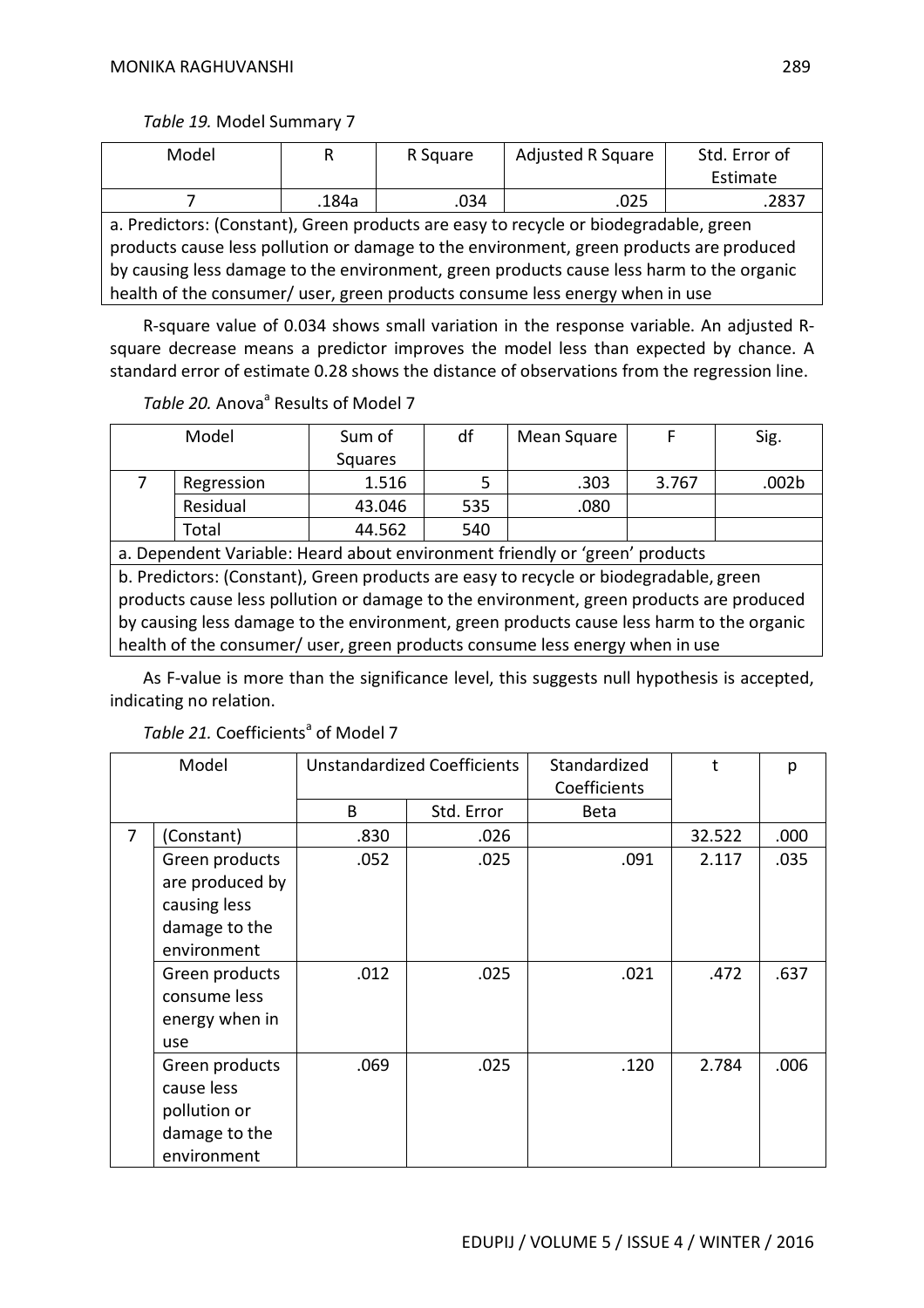|                                                                             | Green products  | $-0.018$ | .025 | $-.031$ | $-.715$ | .475 |  |  |
|-----------------------------------------------------------------------------|-----------------|----------|------|---------|---------|------|--|--|
|                                                                             | cause less harm |          |      |         |         |      |  |  |
|                                                                             | to the organic  |          |      |         |         |      |  |  |
|                                                                             | health of the   |          |      |         |         |      |  |  |
|                                                                             | consumer/user   |          |      |         |         |      |  |  |
|                                                                             | Green products  | .048     | .025 | .084    | 1.932   | .054 |  |  |
|                                                                             | are easy to     |          |      |         |         |      |  |  |
|                                                                             | recycle or      |          |      |         |         |      |  |  |
|                                                                             | biodegradable   |          |      |         |         |      |  |  |
| a. Dependent Variable: Heard about environment friendly or 'green' products |                 |          |      |         |         |      |  |  |

P-value of predictors "Green products consume less energy when in use" and "Green products cause less harm to the organic health of the consumer/ user" are high, suggesting that changes in the predictor are not associated with changes in the response variable.

P-value of predictor "Green products are produced by causing less damage to the environment" is less than 0.05, which indicates a rejection of the null hypothesis. In other words, a predictor that has a low p-value is likely to be a meaningful addition to the model, because changes in the predictor's value relate to changes in the response variable. It also has a positive t-value. Regression beta coefficient for this predictor shows that for every 0.091 unit increase in the predictor variable, the dependent variable will increase by 0.052 units. Hence, no relation exists between the awareness and knowledge variables, while keeping other predictors constant.

P-value of predictor "Green products cause less pollution or damage to the environment" is also less than 0.05, indicating a rejection of the null hypothesis. It also has a significant t-value. Regression beta coefficient for this predictor shows that for every 0.12 unit increase in the predictor variable, the dependent variable will increase by 0.069 units. Hence, no relation exists between the awareness and knowledge variable, while keeping other predictors constant.

P-value of predictor "Green products are easy to recycle or biodegradable" is nearly 0.05, which indicates a rejection of the null hypothesis. It also has a significant t-value. Regression beta coefficient for this predictor shows that for every 0.084 unit increase in the predictor variable, the dependent variable will increase by 0.048 units. Hence, a weak relation exists between the awareness and knowledge variables, while keeping other predictors constant.

#### **Results**

A negative relation exist between the knowledge and awareness variables when there is a lack of knowledge about the general issues of daily life.

A positive relation exist in issues which are more on a global level, like global warming, green products, plastics etc., than those observed personally.

However, there is no relation for general issues.

Relation between knowledge and awareness depends on the topics. A positive relation exists between the two components in global issues; however, a negative relation exists when there is a lack of knowledge. Where general issues are seen and observed by students, there is no relation between knowledge and awareness.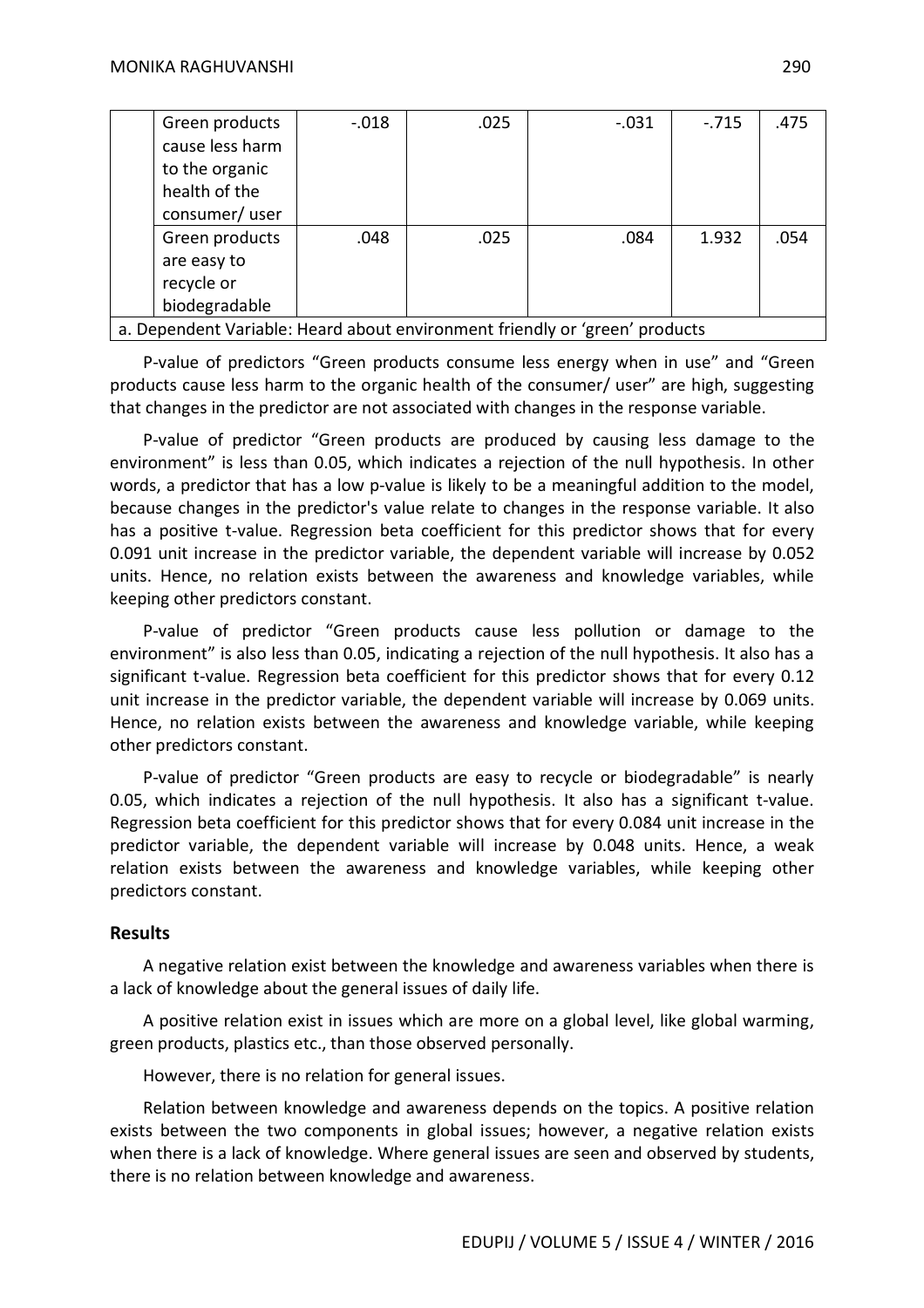### **Conclusion**

A weak relation exists between knowledge and awareness about environmental issues caused due to the mishandling of routine practices. A similar result was obtained by Aminrad et al. (2013) and Salı et al. (2015). Hence, one component can be complemented by another for improvement to be seen in both. Knowledge and awareness are crucial factors and can provide huge opportunities in any field.

Daily routine mishandlings are the root cause of many environmental issues and as such, anomalies can be improved on an individual or collective scale. Knowledge and awareness are weakly related; hence, efforts in any field can carve a niche in the other component.

#### *Implications*

Knowledge and awareness components are related. As such, one can be targeted to take opportunity of the other. This can also help to develop complementary strategies.

Students can benefit from a structured program that imparts important information that is deemed necessary to prevent wastage and for optimum utilization of resources.

Resource utilization for economic solutions may pave the way for eco-friendly products and practices. If green practices are inculcated in the learning phase, it may become normal routine. This will also help in repletion of the environment.

Implementation of environmental education programs may be studied with a pre- and post-study approach in order to gain insights into the practical application of awareness and knowledge.

A risk assessment approach could determine the role of awareness and knowledge in environmental issues. Risk is generated as a result of ignorance and high prevalence of wastage.

## **References**

- Aminrad, Z., Zakariya, S., Hadi, A. S., & Sakari, M. (2013). Relationship Between Awareness, Knowledge and Attitudes Towards Environmental Education Among Secondary School Students in Malaysia. *World Applied Sciences Journal 22*(9)*,* 1326-1333.
- Erten, S. (2008). Insights to ecocentric, anthropocentric and antipathetic attitudes towards environment in diverse cultures. *Eurasian Journal of Educational Research,* 33, 141-156.
- Sali, G., Korukcu, O., & Akyol, A. K. (2015). Research on the Environmental Knowledge and Environmental Awareness of Preschool Teachers. *International Journal of Social Science & Education, 5(*3), 454-464.

## **Appendix**

| Questionnaire |  |
|---------------|--|
|               |  |

| Personal details           |  |  |  |  |  |
|----------------------------|--|--|--|--|--|
| 1. Student's Name:         |  |  |  |  |  |
| 2. School                  |  |  |  |  |  |
| 3. Class 4. Age            |  |  |  |  |  |
| 5. Gender: Male/Female     |  |  |  |  |  |
| 6. Domicile: Rural / Urban |  |  |  |  |  |